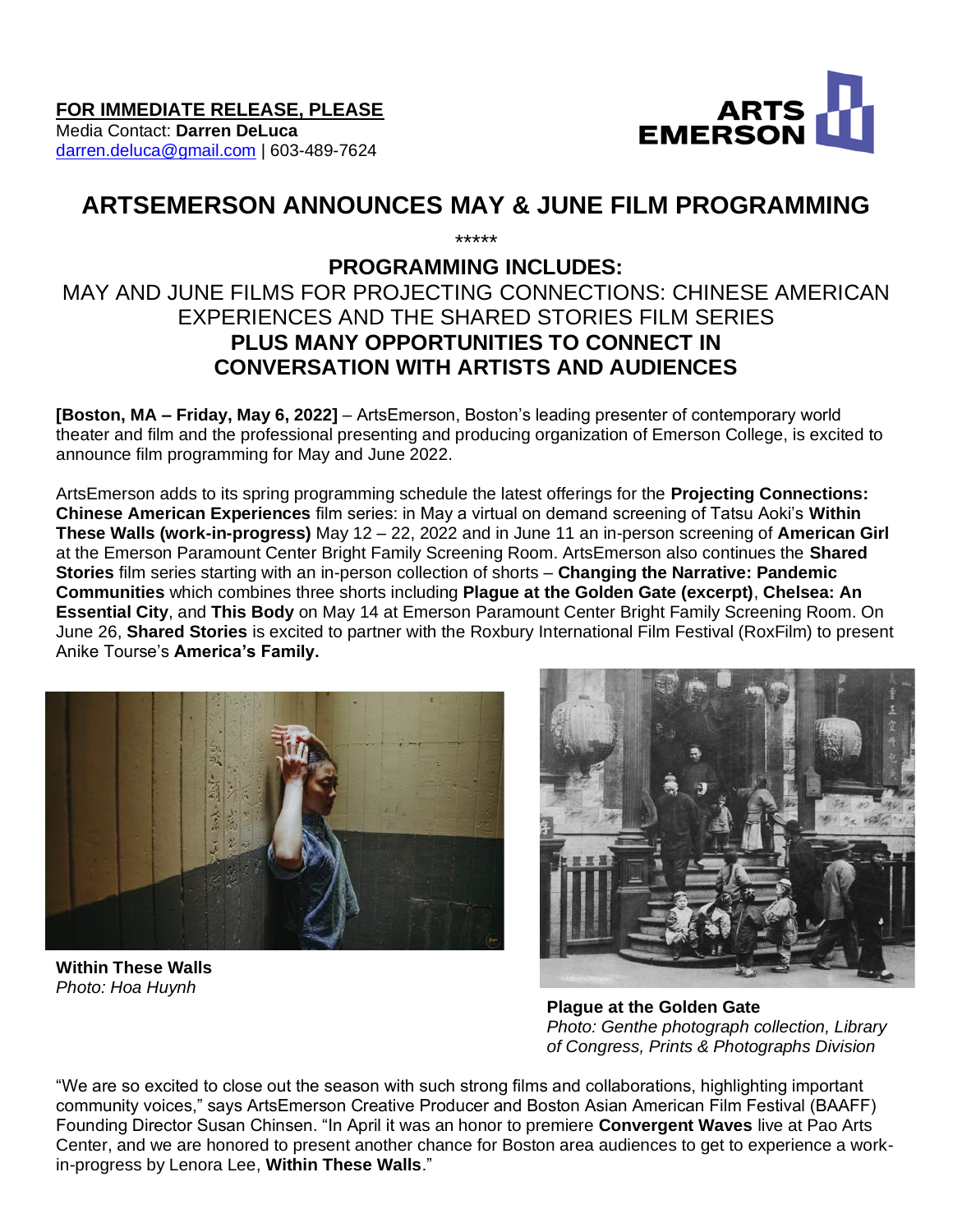ArtsEmerson presents **Projecting Connections: Chinese American Experiences**. Using film as a lens to reflect on the vast lived experiences of the Chinese in the Greater Boston Area, this special series will feature films and post-show curated discussions designed to build and foster meaningful community conversation. ArtsEmerson presents its next **Shared Stories** screening**, Changing the Narrative: Pandemic Communities**. **Shared Stories** is a spring film series in collaboration with the Boston Asian American Film Festival (BAAFF), CineFest Latino Boston, and the Roxbury International Film Festival (RoxFilm) seeking to build community, shared conversation, and experiences through cinema. This series aspires to create a shared space to find commonality across experiences, and encourage the exchange of stories and ideas.

ArtsEmerson film event tickets may be reserved 24/7 at [ArtsEmerson.org](http://www.artsemerson.org/) or by calling the ArtsEmerson Box Office at 617-824-8400 (open Tue-Sat from 12:00PM ET - 6:00PM ET). The Paramount Center Box Office (559 Washington Street, Boston) is open for walk-up service Thu-Sat from Noon - 6:00 PM ET.

#### **For ArtsEmerson production stills and other media kit assets, click [here](https://tickets.artsemerson.org/Online/default.asp?BOparam::WScontent::loadArticle::permalink=mediakit&BOparam::WScontent::loadArticle::context_id=) For WITHIN THESE WALLS production stills, click [here](https://emerson.box.com/s/gk3fmrnrfq32agqgq11zou12v6dqr73i) For PANDEMIC COMMUNITIES production stills, click [here](https://emerson.box.com/s/g0aaav2nmniq0d94umzpl9o4smqsetna)**

# LISTINGS INFORMATION FOR **PROJECTING CONNECTIONS: CHINESE AMERICAN EXPERIENCES**

#### Friday, May 13 at 7:30PM ET - Sunday, May 22, 2022 at 10:00PM ET

**Within These Walls (work-in-progress)** Directed by Tatsu Aoki and Produced by Lenora Lee Virtual On Demand Streaming 50 minutes Pre-recorded conversation with filmmakers following the film Co-presented by the Boston Asian American Film Festival (BAAFF) and Pao Arts Center In association with Lenora Lee Productions, Innocent Eyes and Lenses Films, and Asian Improv aRts, Asian Improv aRts Midwest, powered by Asian Improv Nation *Film was Recipient of two Isadora Duncan Dance Awards: Special Achievement for Outstanding Performance* Tickets are [Pick Your Price](https://artsemerson.org/events/within-these-walls/) Inspired by experiences of those detained, interrogated and processed at the U.S. Immigration Station, Angel

Island State Park in San Francisco Bay, **Within These Walls** is a film in which dance, memory, music, and poetry serve as a meditation on healing, resilience, and compassion. This U.S. Immigration Station is an International Site of Conscience, site of remembrance transformed and animated as part of a community-wide commemoration of the 1882 Chinese Exclusion Act, speaking to the power of individuals and communities to transcend.

# **About Tatsu Aoki**

Tatsu Aoki (director) is a prolific artist, a filmmaker, composer, musician, fellow educator, and a consummate bassist and shamisen lute player. Based in Chicago, Aoki works in a wide range of musical genres, ranging from traditional Japanese music, jazz, experimental, and creative music and producing experimental films. Aoki studied experimental filmmaking at the School of the Art Institute of Chicago, where he is now adjunct associate professor in the Film, Video, and New Media Department, teaching film production and history. He has produced more than 30 experimental films and is one of the most in-demand performers of bass, shamisen, and taiko, appearing in over 90 recording projects. [www.tatsuaoki.com](http://www.tatsuaoki.com/)

#### **About Lenora Lee**

Lenora Lee (producer, choreography director)

Lenora Lee has been a dancer, choreographer, artistic director, and producer for over 24 years. She has been an Artist Fellow at the de Young Museum, a Djerassi Resident Artist, a Visiting Scholar at New York University through the Asian/Pacific/American Institute, an Artist in Residence at Dance Mission Theater, and a 2019 United States Artists Fellow. She is Artistic Director of Lenora Lee Dance, Artist in Residence at ArtsEmerson and Pao Arts Center, and Project Manager for Asian Improv aRts. Lenora's work integrates contemporary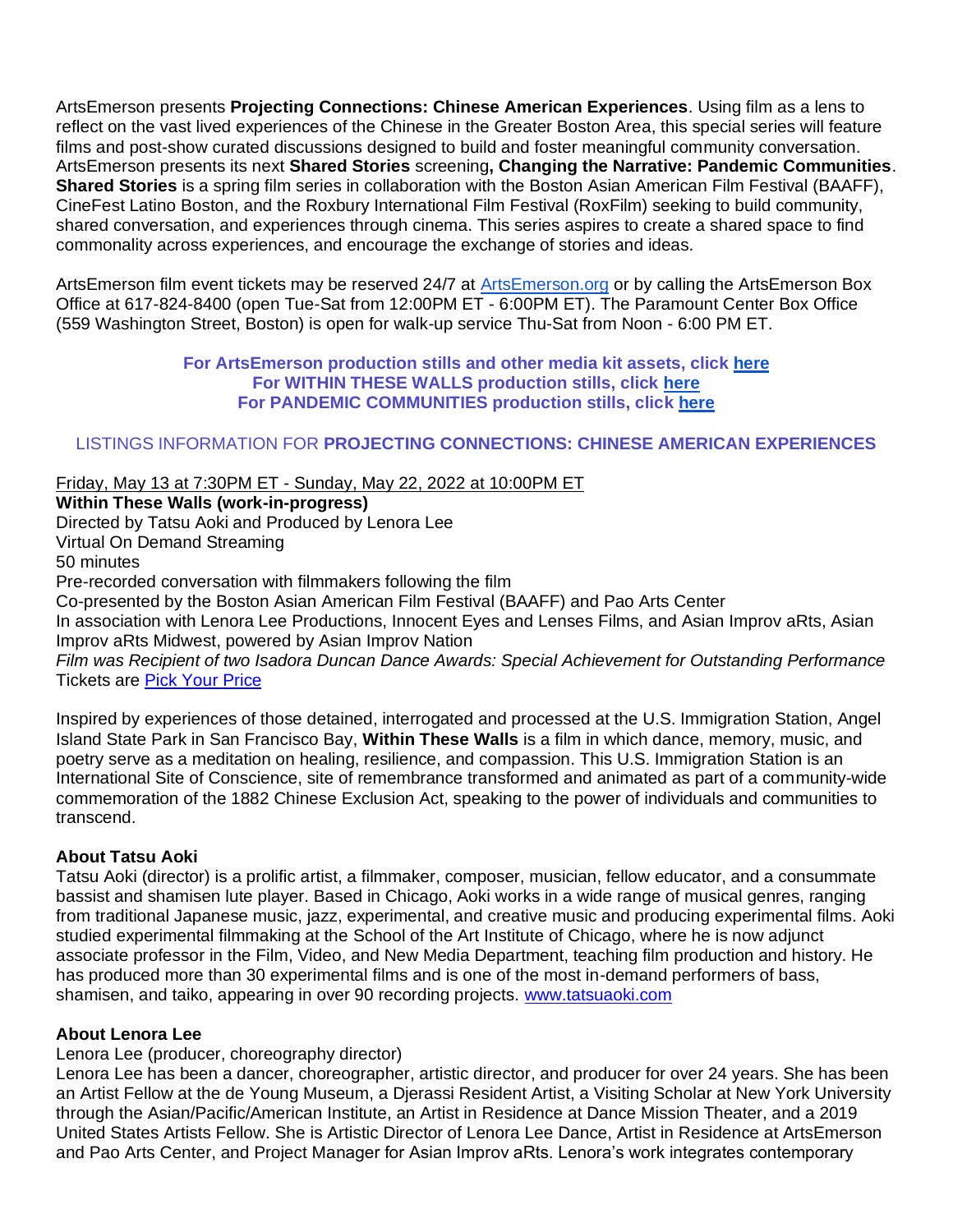dance, film, music, and research and has gained increasing attention for its sustained pursuit of issues related to immigration, global conflict, and its impacts, particularly on women and families. [www.LenoraLeeDance.com](http://www.lenoraleedance.com/)

Saturday, June 11 at 3:00PM ET

**American Girl** Directed by Feng-I Fiona Roan Produced by Clifford Miu In Person Event – Emerson Paramount Center Bright Family Screening Room 101 minutes Conversation with filmmakers following the film Presented in partnership with Taiwan Film Festival of Boston (TFFB) and Taiwanese American Professionals (TAP-Boston) Tickets are \$15 and available soon at [ArtsEmerson.org](http://artsemerson.org/)

Uprooted from Los Angeles after her mother is stricken with breast cancer, thirteen year old Fen struggles to adjust to life in Taipei. As Fen navigates her way through school and reconnects with her long-separated father, her turbulent bond with her mother worsens. Fen drifts further away from her mother through a series of rebellious acts before her younger sister is misdiagnosed with SARS, pushing Fen and her mother towards a heated, long-gestating confrontation.

# **About Feng-I Fiona Roan**

Feng-I received her Directing MFA degree from AFI and was previously trained in classical Chinese Literature at National Taiwan University. Her latest work JIEJIE won the HBO Asian Pacific American Visionary Award and will be distributed by HBO this May.

Feng-I's bilingual works focus on female protagonists and family relationships.

Her debut feature, **American Girl**, was selected by Golden Horse FPP 2018 and Film Independent Fast Track Program.

# **About Clifford Miu**

Clifford Miu is a graduate of NYU Tisch School of the Arts where he majored in Film & Television. In 2016, he co-founded Bering Pictures Inc. which has made short films that received a total of more than 35 "Official Selections" at Academy-qualifying film festivals. He is a 2020 Film Independent Fellow and a 2021 Forbes Asia 30 Under 30 honoree**.**

# LISTINGS INFORMATION FOR **SHARED STORIES**

Saturday, May 14 at 7:30PM ET

**Shorts Program - Changing the Narrative: Pandemic Communities**  In Person Event – Emerson Paramount Center Bright Family Screening Room 60 minutes – combined running time of 3 shorts Live discussion with community leaders following the film. This collection of 3 short films – **Plague at the Golden Gate (excerpt)**, **Chelsea: An Essential City**and **This Body** – reflect the relationship between communities of color, health disparities and public health crises from a historical lens to the present. Co-presented by Globe Docs Tickets are FREE [with reservation](https://artsemerson.org/events/changing-the-narrative/)

# **Plague at the Golden Gate (from American Experience/PBS)**

Directed by Li-Shin Yu 30 minute excerpt

A Co-Production of American Experience (PBS broadcast premiere Tues, May 24)

Over 100 years before the deadly COVID-19 pandemic set off a nationwide wave of fear and anti-Asian sentiment, an outbreak of bubonic plague in San Francisco's Chinatown unleashed a similar crisis. The death of a Chinese immigrant in 1900 would have likely gone unnoticed if a sharp-eyed medical officer hadn't discovered a swollen black lymph node on his body — evidence of one of the world's most feared diseases,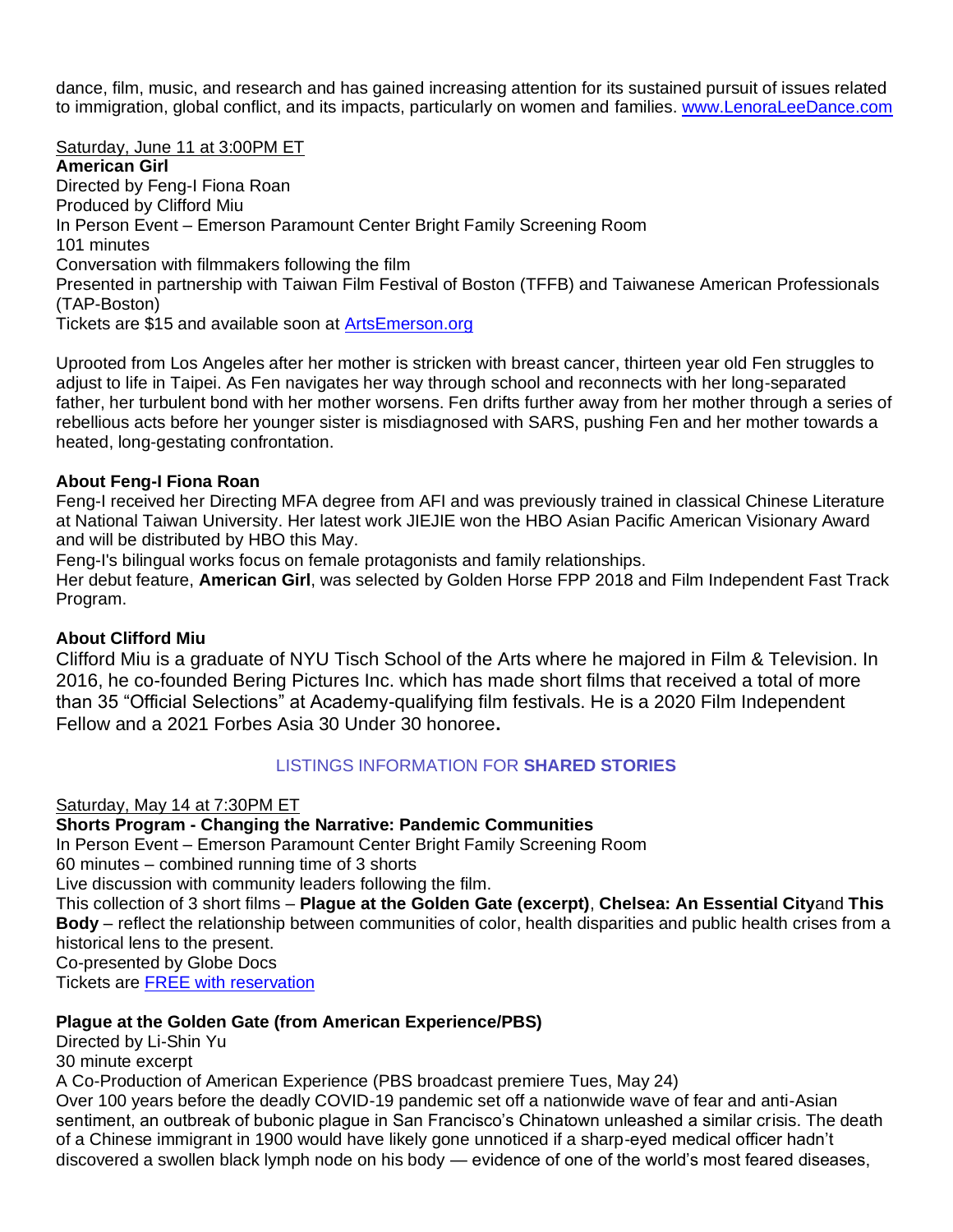bubonic plague. When others started dying, health officials and business leaders were torn about how to stave off an epidemic without causing panic and derailing the city's booming economy. A fascinating medical mystery and timely examination of the tense relationship between the medical community, city power brokers and San Francisco's Chinese-American community, this screening of **Plague at the Golden Gate** will feature excerpts of the film which tells the gripping story of the desperate race against time to save San Francisco and the nation from the deadly plague. Based on David K. Randall's Black Death at the Golden Gate, the film is directed by Li-Shin Yu (The Chinese Exclusion Act) and features interviews with a robust range of medical experts, authors and Asian-American historians.

# **Li-Shin Yu, Director**

Li-Shin Yu, a New York-based film editor, has collaborated with Director Ric Burns for the past twenty-three years and is co-directing The Chinese Exclusion Act. Yu and Burns are best known for their epic series NEW YORK: a documentary film, an eight-part production chronicling the city's rise from a remote Dutch outpost to the cultural and economic center of the world, for which Yu received a Primetime Emmy Award for Outstanding Achievement in Editing. Their films have garnered multiple awards including Emmys, Peabodys, Writers Guild of America, Dupont-Columbia awards amongst many others.

# **Chelsea: An Essential City** (from Latinos are Essential PBS series)

Directed by: Sabrina Avilés Produced by: Jenny Alexander 5 minutes Two-thirds of the residents of the port city of Chelsea are Latino and four out of five are essential workers. Meet A young city councilwoman and a sanitation worker who are keeping their city running. (2020)

#### **Sabrina Avilés, Director**

Sabrina Avilés is an award-winning independent filmmaker, whose work has taken her throughout Latin America, Canada and Europe. During her 25+ year career, she has worked on many PBS programs, among them the six-hour Peabody award-winning series, Latino Americans. Currently, she is in production for her first feature-length documentary on the city of Chelsea, MA and its response to the pandemic.

In 2016, Ms. Avilés became the Executive Director of the Boston Latino International Film Festival, after having served as its Associate Director from 2004 – 2007. In 2019, the festival received a special commendation from the Boston Society of Film Critics, " For her work as a filmmaker, Ms. Avilés has received grants from ITVS' Diversity Development Fund, the LEF Foundation, Mass Humanities, Latino Public Broadcasting, and the New England Foundation for the Arts.

# **This Body (from Reel South PBS Series)**

Directed by Zac Manuel In partnership with WORLD Channel 13 minutes

**THIS BODY** explores the fraught relationship between African Americans and the medical industry. As Sydney Hall participates in an experimental coronavirus vaccine trial in hopes of protecting her beloved New Orleans community, she and her loved ones confront the history of medical abuse and experimentation on Black bodies.

#### **Zac Manuel, Director**

Zac Manuel is an award–winning, New Orleans bred-and-based filmmaker, and the son of a touring jazz musician and a community builder at the Department of Housing and Urban Development. His film work explores intimacy, Black masculinity, class, identity and inheritance.

#### Sunday, June 26 at 5:00PM ET

**America's Family** Written and Directed by Anike Tourse In Person Event – Emerson Paramount Center Bright Family Screening Room 103 minutes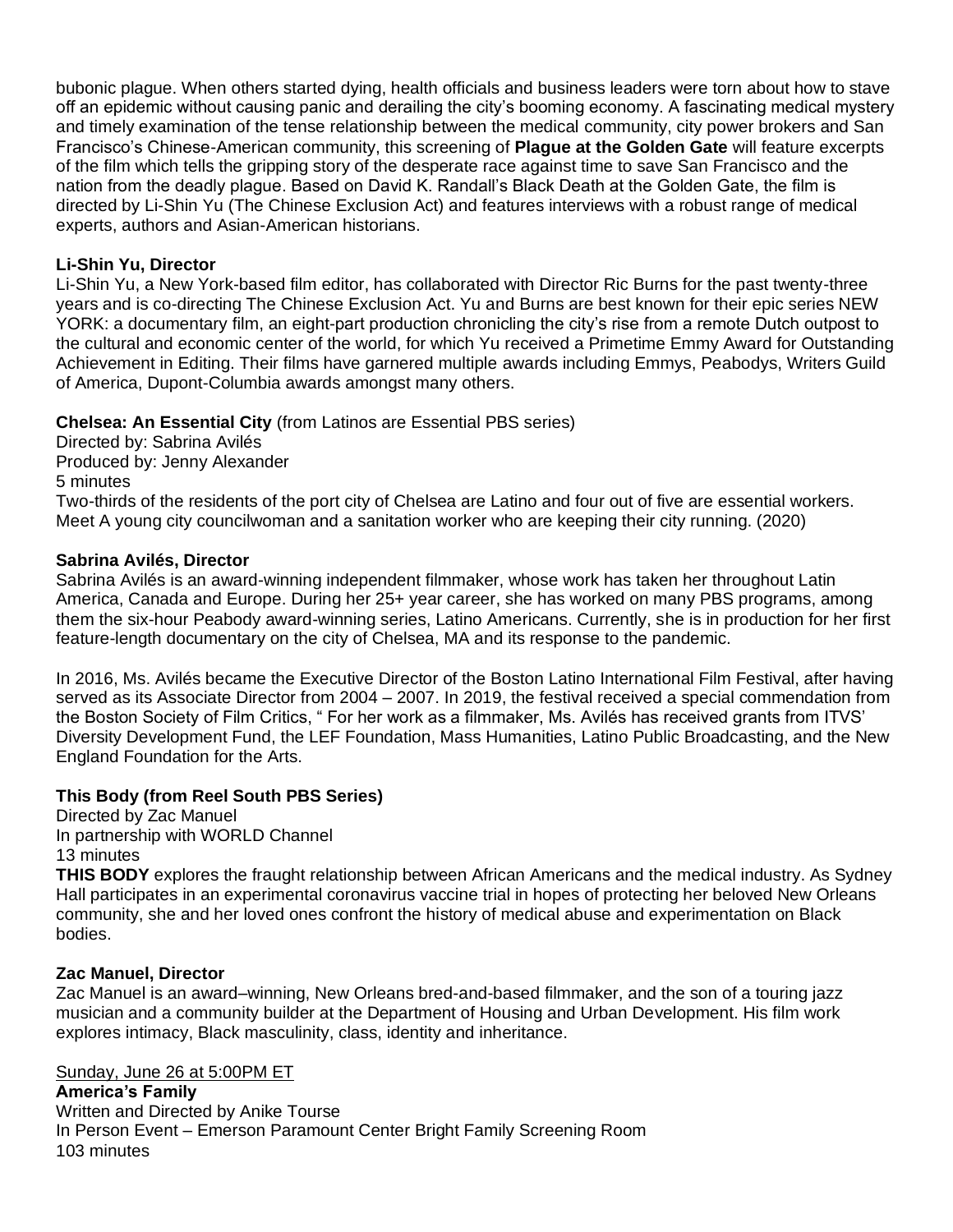Conversation with the filmmaker following the film RoxFilm presentation in partnership with BAAFF & Cinefest Latino Boston Tickets are available soon at [ArtsEmerson.org](http://artsemerson.org/)

When ICE raids the Diaz family home on Thanksgiving, Mother Marisol is put in detention, son Koke is deported and father Jorge flees for protective sanctuary. The two American born children; freshman attorney Emiliano and his disabled teen sister Valentina, scramble to do whatever they can to reunite the family while their parents and brother do what they have to do to get home.

#### **About Anike Tourse**

Anike Tourse is a multimedia maker with accomplishments both in front of, and behind, the scenes. She has written for television series including One Life to Live, and Girlfriends, and is the writer and director of awardwinning short film America; I Too now in distribution with New Day Films. Anike has penned and performed several solo shows touring her productions across the country as well as for the Edinburgh (Scotland) Fringe Festival; the largest international theater festival in the world, on a national Nigerian tour sponsored by the 7- UP Bottling Company and most recently as the keynote performance for the Bates College Student orientation. Anike's projects in development include the animated short film Frances the Fish about the little salmon that could and an Untitled Documentary Project about the history and rise of the Jews of Color Movement in the United States.

# **PRESENTER INFORMATION**

#### **ArtsEmerson**

ArtsEmerson is the professional presenting and producing organization at Emerson College, and its mission is to bring people together to experience powerful performances that delight, provoke, and inspire, celebrating both our differences and common humanity. Founded in 2010 by Robert J. Orchard — the year the U.S. Census confirmed there was no single cultural majority in Boston — ArtsEmerson is committed to building a cultural institution that reflects the diversity of our city. Our imaginative and globe-spanning live and virtual performances, films, and conversations invites each of us to be part of a Boston that is more creative, equitable, and connected. ArtsEmerson is led by Executive Director, David Howse. For more information visit [ArtsEmerson.org.](http://artsemerson.org/)

# **Emerson College**

ArtsEmerson and HowlRound Theatre Commons both operate from within the Emerson College Office of the Arts. Based in Boston, Massachusetts, opposite the historic Boston Common and in the heart of the city's Theater District, Emerson College educates individuals who will solve problems and change the world through engaged leadership in communication and the arts, a mission informed by liberal learning. The College has 3,700 undergraduates and 1,400 graduate students from across the United States and 50 countries. Supported by state-of-the-art facilities and a renowned faculty, students participate in more than 90 student organizations and performance groups. Emerson is known for its experiential learning programs in Los Angeles, Washington, DC, the Netherlands, London, China, and the Czech Republic as well as its new Global Portals. The College has an active network of 51,000 alumni who hold leadership positions in communication and the arts. For more information, visit [Emerson.edu.](http://www.emerson.edu/) For media inquiries specific to Emerson College, please contact Michelle Gaseau (E: [Michelle\\_Gaseau@emerson.edu,](mailto:Michelle_Gaseau@emerson.edu) O: 617-824-3547, C: 617-429-2624).

# **Boston Asian American Film Festival**

The Boston Asian American Film Festival (BAAFF) empowers Asian Americans through film by showcasing Asian American experiences and serving as a resource to filmmakers and the Greater Boston Community. BAAFF is a production of the Asian American Resource Workshop. [www.BAAFF.org](http://www.baaff.org/)

#### **CineFest Latino Boston**

CineFest Latino Boston is a premiere film festival, founded and led by Boston filmmaker Sabrina Avilés, is committed to using the power of film to break stereotypes, bring cultures and communities together and reveal